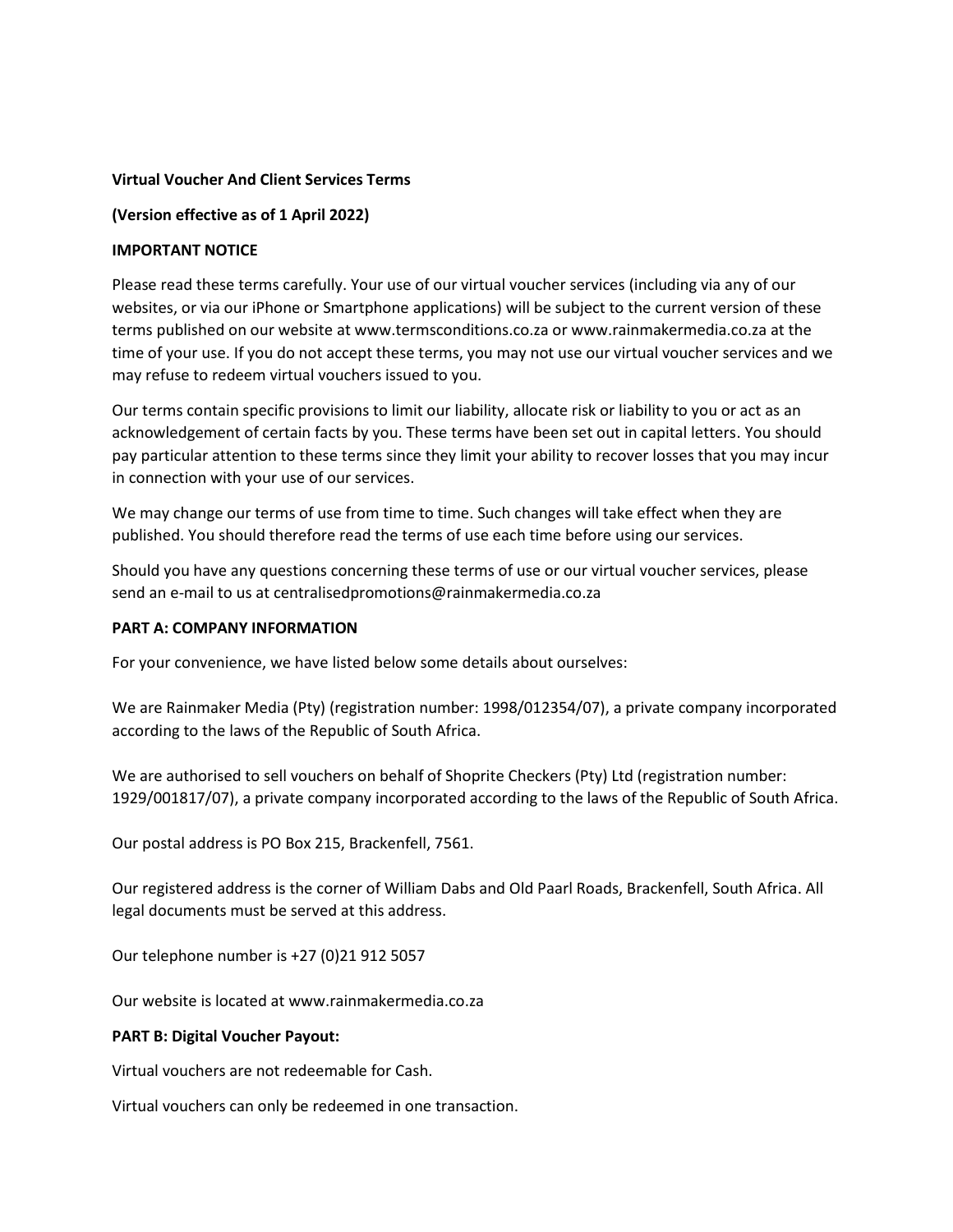The transaction total must be equal to or greater than the value of the virtual voucher.

Virtual vouchers for less than R50 cannot be loaded onto a gift card.

Lost or stolen virtual vouchers will not be replaced or refunded.

We reserve the right to cancel a virtual voucher should we suspect any fraudulent activity has occured

Pre-paid virtual vouchers are valid for a period of 3 years from date of issue, unless otherwise specified.

Campaign virtual vouchers are valid for the campaign period only and will be stated as such on the voucher.

## **Part C Our Liability:**

WHILE WE WILL TRY TO ENSURE THAT THE INFORMATION CONCERNING OUR VOUCHERS IS COMPLETE AND ACCURATE, WE PROVIDE NO WARRANTY IN THIS REGARD. WE THEREFORE DENY (TO THE MAXIMUM EXTENT PERMITTED BY LAW) LIABILITY FOR ANY LOSS YOU MAY SUFFER BECAUSE OF ANY OMISSION AND/OR INACCURACY CONTAINED IN ANY VOUCHER OR ANY RELATED INFORMATION.

WHILE WE WILL TRY TO ENSURE THAT ANY VOUCHERS WE ISSUE MAY BE REDEEMED, WE DO NOT WARRANT THAT WE WILL ALWAYS BE ABLE TO DO SO. WE THEREFORE DENY (TO THE MAXIMUM EXTENT PERMITTED BY LAW) LIABILITY FOR ANY LOSS YOU MAY SUFFER SHOULD WE BE UNABLE TO REDEEM A VOUCHER.

WE WILL NOT BE LIABLE FOR ANY INDIRECT, SPECIAL OR CONSEQUENTIAL LOSSES OF ANY KIND WHATSOEVER WHICH MAY STEM FROM YOUR PARTICIPATION IN ANY OF OUR VOUCHER OFFERS (WHETHER IN CONTRACT, STATUTE OR DELICT), SAVE TO THE EXTENT THAT SUCH LIABILITY CANNOT BE EXCLUDED BY APPLICABLE LAW.

SHOULD WE FOUND TO BE LIABLE IN RESPECT OF ANY CLAIM(S) IN CONNECTION WITH ANY VOUCHER OR ANY RELATED INFORMATION, OUR LIABILITY WILL NOT EXCEED THE MONETARY VALUE OF THE VOUCHER INVOLVED, REGARDLESS OF THE REASON FOR OUR LIABILITY, WHETHER IT STEMS FROM CONTRACT, STATUTE OR DELICT, SAVE TO THE EXTENT THAT SUCH LIABILITY CANNOT BE EXCLUDED BY APPLICABLE LAW.

### **Part D Bulk Order Process & Payment Terms:**

Contact centralisedpromotions@rainmakermedia.co.za to request a campaign request form.

Complete and send campaign request form to centralisedpromotions@rainmakermedia.co.za with all the relevant information pertaining to your order.

A cost estimate will be sent to the client/supplier for sign off.

Once a signed copy of the cost estimate has been sent back to us, an invoice will be sent to the client/supplier for payment.

Client/supplier sends proof of payment to us.

Payment clears.